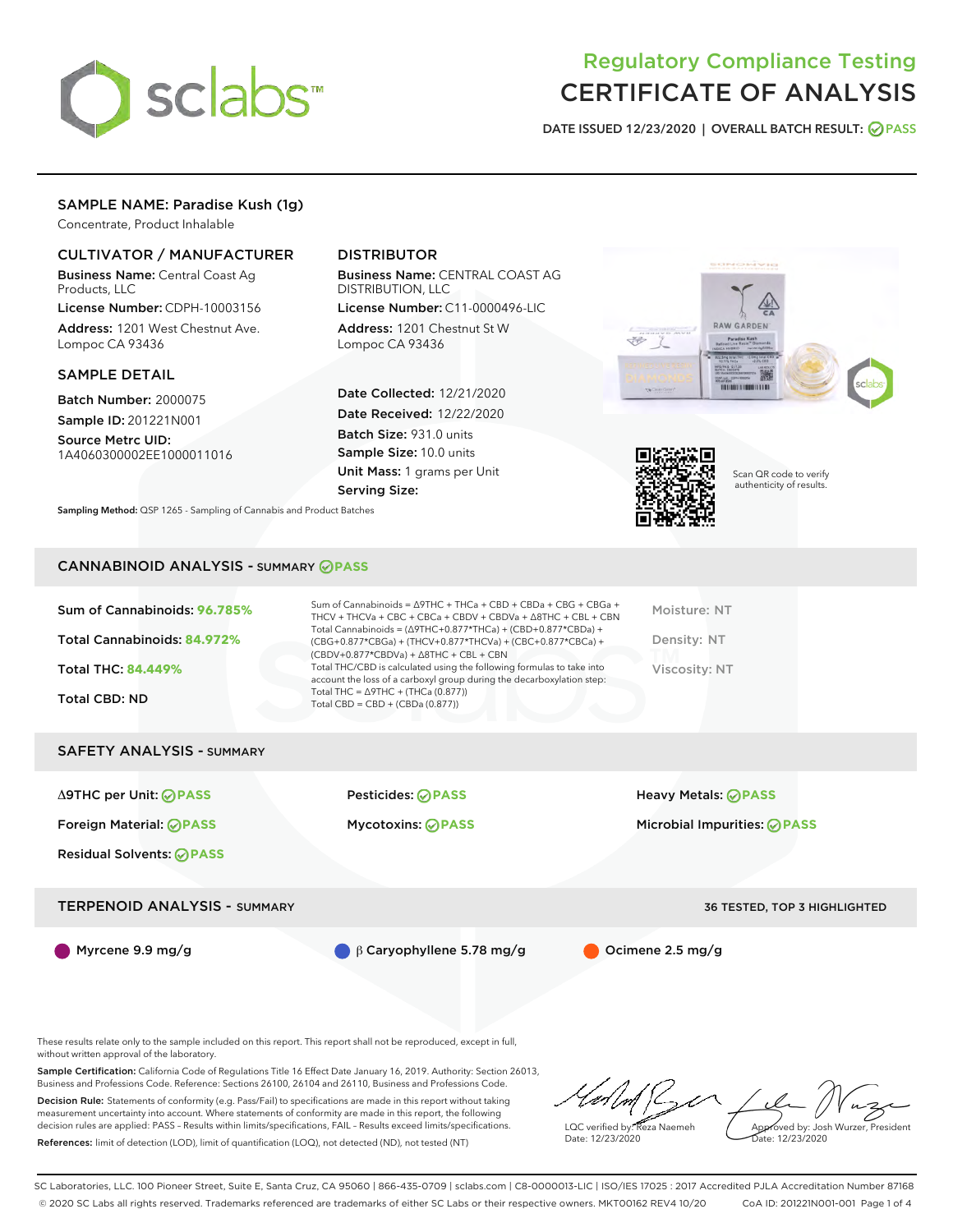

PARADISE KUSH (1G) | DATE ISSUED 12/23/2020 | OVERALL BATCH RESULT: @ PASS



#### CANNABINOID TEST RESULTS - 12/23/2020 PASS

Tested by high-performance liquid chromatography with diode-array detection (HPLC-DAD). **Method:** QSP 1157 - Analysis of Cannabinoids by HPLC-DAD

| <b>TOTAL CANNABINOIDS: 84.972%</b>             |
|------------------------------------------------|
| Total Cannabinoids (Total THC) + (Total CBD) + |

Total Cannabinoids (Total THC) + (Total CBD) + (Total CBG) + (Total THCV) + (Total CBC) + (Total CBDV) + ∆8THC + CBL + CBN

TOTAL THC: **84.449%** Total THC (∆9THC+0.877\*THCa)

TOTAL CBD: ND

Total CBD (CBD+0.877\*CBDa)

TOTAL THCV: 0.324% Total THCV (THCV+0.877\*THCVa)

TOTAL CBG: 0.09% Total CBG (CBG+0.877\*CBGa)

TOTAL CBC: 0.109% Total CBC (CBC+0.877\*CBCa)

TOTAL CBDV: ND Total CBDV (CBDV+0.877\*CBDVa)

| <b>COMPOUND</b>  | LOD/LOQ<br>(mg/g)          | <b>MEASUREMENT</b><br><b>UNCERTAINTY</b><br>(mg/g) | <b>RESULT</b><br>(mg/g) | <b>RESULT</b><br>(%) |
|------------------|----------------------------|----------------------------------------------------|-------------------------|----------------------|
| <b>THCa</b>      | 0.05 / 0.14                | ±24.535                                            | 954.67                  | 95.467               |
| <b>A9THC</b>     | 0.06 / 0.26                | ±0.249                                             | 7.24                    | 0.724                |
| <b>THCVa</b>     | 0.07 / 0.20                | ±0.176                                             | 3.70                    | 0.370                |
| <b>CBCa</b>      | 0.07/0.28                  | ±0.061                                             | 1.24                    | 0.124                |
| <b>CBGa</b>      | 0.1/0.2                    | ±0.05                                              | 1.0                     | 0.10                 |
| $\triangle$ 8THC | 0.1/0.4                    | N/A                                                | <b>ND</b>               | <b>ND</b>            |
| <b>THCV</b>      | 0.1 / 0.2                  | N/A                                                | <b>ND</b>               | <b>ND</b>            |
| <b>CBD</b>       | 0.07/0.29                  | N/A                                                | <b>ND</b>               | <b>ND</b>            |
| <b>CBDa</b>      | 0.02 / 0.19                | N/A                                                | <b>ND</b>               | <b>ND</b>            |
| <b>CBDV</b>      | 0.04 / 0.15                | N/A                                                | <b>ND</b>               | <b>ND</b>            |
| <b>CBDVa</b>     | 0.03 / 0.53                | N/A                                                | <b>ND</b>               | <b>ND</b>            |
| <b>CBG</b>       | 0.06/0.19                  | N/A                                                | <b>ND</b>               | <b>ND</b>            |
| <b>CBL</b>       | 0.06 / 0.24                | N/A                                                | <b>ND</b>               | <b>ND</b>            |
| <b>CBN</b>       | 0.1 / 0.3                  | N/A                                                | <b>ND</b>               | <b>ND</b>            |
| <b>CBC</b>       | 0.2 / 0.5                  | N/A                                                | <b>ND</b>               | <b>ND</b>            |
|                  | <b>SUM OF CANNABINOIDS</b> |                                                    | 967.85 mg/g             | 96.785%              |

#### **UNIT MASS: 1 grams per Unit**

| ∆9THC per Unit                                                                            | 1100 per-package limit | 7.24 mg/unit<br><b>PASS</b> |  |  |  |  |
|-------------------------------------------------------------------------------------------|------------------------|-----------------------------|--|--|--|--|
| <b>Total THC per Unit</b>                                                                 |                        | 844.49 mg/unit              |  |  |  |  |
| <b>CBD per Unit</b>                                                                       |                        | <b>ND</b>                   |  |  |  |  |
| <b>Total CBD per Unit</b>                                                                 |                        | <b>ND</b>                   |  |  |  |  |
| Sum of Cannabinoids<br>per Unit                                                           |                        | 967.85 mg/unit              |  |  |  |  |
| <b>Total Cannabinoids</b><br>per Unit                                                     |                        | 849.72 mg/unit              |  |  |  |  |
| <b>MOISTURE TEST RESULT</b><br><b>VISCOSITY TEST RESULT</b><br><b>DENSITY TEST RESULT</b> |                        |                             |  |  |  |  |

Not Tested

Not Tested

Not Tested

#### TERPENOID TEST RESULTS - 12/23/2020

Terpene analysis utilizing gas chromatography-flame ionization detection (GC-FID). Terpenes are the aromatic compounds that endow cannabis with their unique scent and effect. Following are the primary terpenes detected. **Method:** QSP 1192 - Analysis of Terpenoids by GC-FID

| <b>COMPOUND</b>         | LOD/LOQ<br>(mg/g) | <b>MEASUREMENT</b><br><b>UNCERTAINTY</b><br>(mg/g) | <b>RESULT</b><br>(mg/g)                         | <b>RESULT</b><br>$(\%)$ |
|-------------------------|-------------------|----------------------------------------------------|-------------------------------------------------|-------------------------|
| <b>Myrcene</b>          | 0.1 / 0.2         | ±0.80                                              | 9.9                                             | 0.99                    |
| $\beta$ Caryophyllene   | 0.04 / 0.11       | ±0.274                                             | 5.78                                            | 0.578                   |
| Ocimene                 | 0.05 / 0.1        | ±0.30                                              | 2.5                                             | 0.25                    |
| Terpinolene             | 0.04 / 0.1        | ±0.16                                              | 2.4                                             | 0.24                    |
| Limonene                | 0.04 / 0.12       | ±0.077                                             | 2.11                                            | 0.211                   |
| Linalool                | 0.04 / 0.1        | ±0.10                                              | 1.9                                             | 0.19                    |
| $\alpha$ Humulene       | 0.03 / 0.08       | ±0.051                                             | 1.57                                            | 0.157                   |
| Terpineol               | 0.03 / 0.1        | ±0.15                                              | 1.4                                             | 0.14                    |
| $\beta$ Pinene          | 0.1 / 0.2         | ±0.05                                              | 0.6                                             | 0.06                    |
| Fenchol                 | 0.1 / 0.2         | ±0.03                                              | 0.6                                             | 0.06                    |
| $\alpha$ Pinene         | 0.04 / 0.13       | ±0.038                                             | 0.58                                            | 0.058                   |
| $\alpha$ Bisabolol      | 0.1 / 0.2         | ±0.01                                              | 0.3                                             | 0.03                    |
| Guaiol                  | 0.04 / 0.13       | ±0.014                                             | 0.24                                            | 0.024                   |
| Valencene               | 0.02 / 0.06       | ±0.005                                             | 0.23                                            | 0.023                   |
| Nerolidol               | 0.03 / 0.09       | ±0.007                                             | 0.11                                            | 0.011                   |
| <b>Borneol</b>          | 0.1 / 0.3         | N/A                                                | <loq< th=""><th><loq< th=""></loq<></th></loq<> | <loq< th=""></loq<>     |
| Caryophyllene<br>Oxide  | 0.1 / 0.2         | N/A                                                | <loq< th=""><th><loq< th=""></loq<></th></loq<> | <loq< th=""></loq<>     |
| Camphene                | 0.1 / 0.2         | N/A                                                | ND                                              | <b>ND</b>               |
| Sabinene                | 0.1 / 0.2         | N/A                                                | <b>ND</b>                                       | <b>ND</b>               |
| $\alpha$ Phellandrene   | 0.1 / 0.2         | N/A                                                | <b>ND</b>                                       | <b>ND</b>               |
| 3 Carene                | 0.1 / 0.2         | N/A                                                | ND                                              | <b>ND</b>               |
| $\alpha$ Terpinene      | 0.1 / 0.2         | N/A                                                | ND                                              | <b>ND</b>               |
| Eucalyptol              | 0.1 / 0.2         | N/A                                                | <b>ND</b>                                       | <b>ND</b>               |
| $\gamma$ Terpinene      | 0.1 / 0.2         | N/A                                                | ND                                              | <b>ND</b>               |
| Sabinene Hydrate        | 0.1 / 0.2         | N/A                                                | ND                                              | <b>ND</b>               |
| Fenchone                | 0.1 / 0.2         | N/A                                                | <b>ND</b>                                       | <b>ND</b>               |
| (-)-Isopulegol          | 0.03 / 0.08       | N/A                                                | ND                                              | <b>ND</b>               |
| Camphor                 | 0.1 / 0.3         | N/A                                                | ND                                              | <b>ND</b>               |
| Isoborneol              | 0.1 / 0.2         | N/A                                                | <b>ND</b>                                       | <b>ND</b>               |
| Menthol                 | 0.04 / 0.1        | N/A                                                | <b>ND</b>                                       | <b>ND</b>               |
| Nerol                   | 0.05 / 0.1        | N/A                                                | ND                                              | ND                      |
| R-(+)-Pulegone          | 0.04 / 0.1        | N/A                                                | <b>ND</b>                                       | ND                      |
| Geraniol                | 0.04 / 0.11       | N/A                                                | ND                                              | ND                      |
| <b>Geranyl Acetate</b>  | 0.03 / 0.10       | N/A                                                | ND                                              | ND                      |
| $\alpha$ Cedrene        | 0.03 / 0.10       | N/A                                                | <b>ND</b>                                       | ND                      |
| Cedrol                  | 0.1 / 0.2         | N/A                                                | <b>ND</b>                                       | ND                      |
| <b>TOTAL TERPENOIDS</b> |                   |                                                    | 30.22 mg/g                                      | 3.022%                  |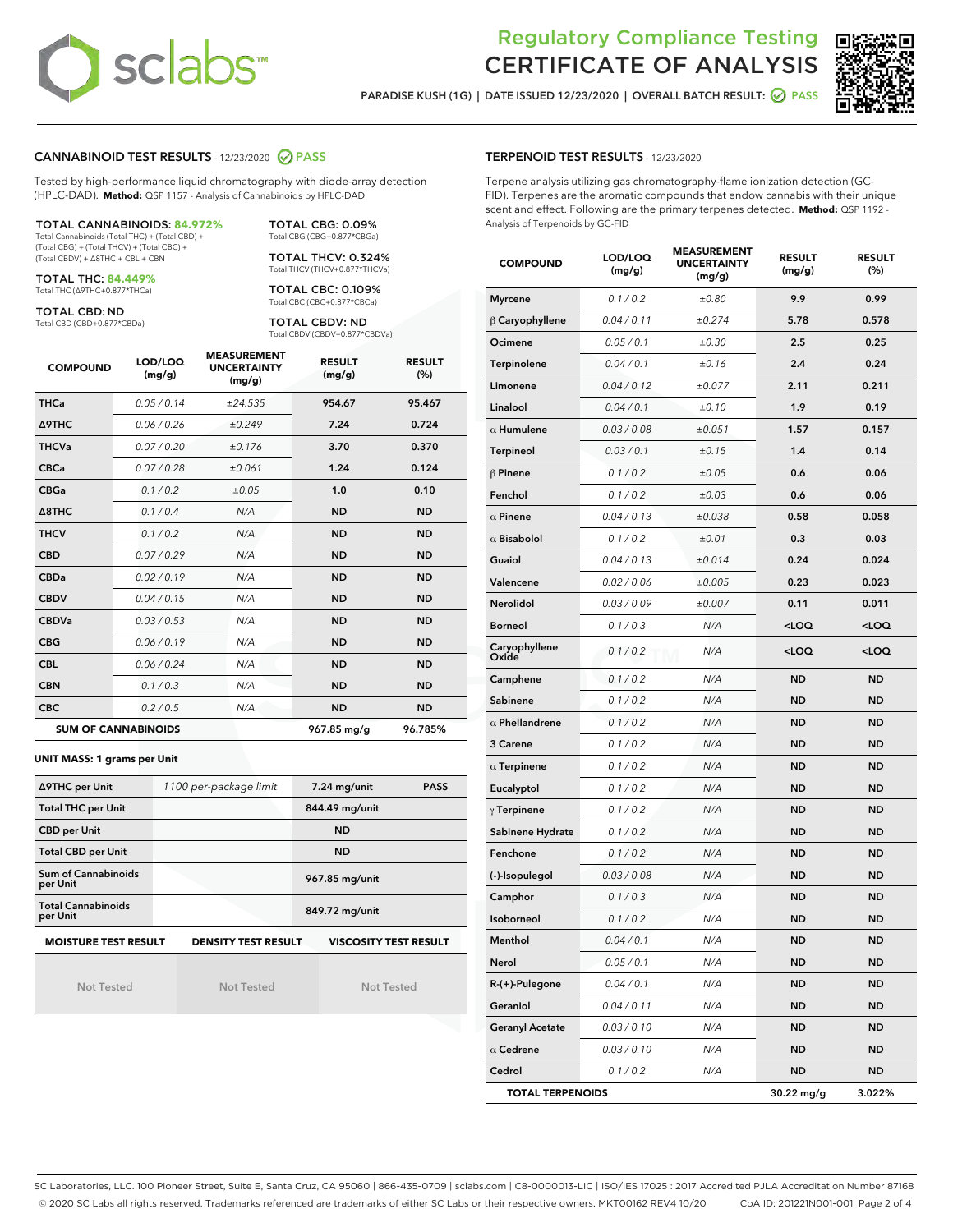

PARADISE KUSH (1G) | DATE ISSUED 12/23/2020 | OVERALL BATCH RESULT: @ PASS



### CATEGORY 1 PESTICIDE TEST RESULTS - 12/23/2020 PASS

Pesticide and plant growth regulator analysis utilizing high-performance liquid chromatography-mass spectrometry (HPLC-MS) or gas chromatography-mass spectrometry (GC-MS). \*GC-MS utilized where indicated. **Method:** QSP 1212 - Analysis of Pesticides and Mycotoxins by LC-MS or QSP 1213 - Analysis of Pesticides by GC-MS

| <b>COMPOUND</b>             | LOD/LOQ<br>$(\mu g/g)$ | <b>ACTION</b><br>LIMIT<br>$(\mu g/g)$ | <b>MEASUREMENT</b><br><b>UNCERTAINTY</b><br>$(\mu g/g)$ | <b>RESULT</b><br>$(\mu g/g)$ | <b>RESULT</b> |
|-----------------------------|------------------------|---------------------------------------|---------------------------------------------------------|------------------------------|---------------|
| Aldicarb                    | 0.03/0.09              | $>$ LOD                               | N/A                                                     | <b>ND</b>                    | <b>PASS</b>   |
| Carbofuran                  | 0.01 / 0.04            | ≥ LOD                                 | N/A                                                     | <b>ND</b>                    | <b>PASS</b>   |
| Chlordane*                  | 0.03 / 0.08            | ≥ LOD                                 | N/A                                                     | <b>ND</b>                    | <b>PASS</b>   |
| Chlorfenapyr*               | 0.03/0.10              | $>$ LOD                               | N/A                                                     | <b>ND</b>                    | <b>PASS</b>   |
| Chlorpyrifos                | 0.02 / 0.06            | $\geq$ LOD                            | N/A                                                     | <b>ND</b>                    | <b>PASS</b>   |
| Coumaphos                   | 0.02 / 0.06            | $\geq$ LOD                            | N/A                                                     | <b>ND</b>                    | <b>PASS</b>   |
| Daminozide                  | 0.03/0.10              | $>$ LOD                               | N/A                                                     | <b>ND</b>                    | <b>PASS</b>   |
| <b>DDVP</b><br>(Dichlorvos) | 0.02 / 0.07            | $\geq$ LOD                            | N/A                                                     | <b>ND</b>                    | <b>PASS</b>   |
| <b>Dimethoate</b>           | 0.02 / 0.07            | $\geq$ LOD                            | N/A                                                     | <b>ND</b>                    | <b>PASS</b>   |
| Ethoprop(hos)               | 0.03 / 0.08            | $>$ LOD                               | N/A                                                     | <b>ND</b>                    | <b>PASS</b>   |
| Etofenprox                  | 0.02 / 0.05            | $\geq$ LOD                            | N/A                                                     | <b>ND</b>                    | <b>PASS</b>   |
| Fenoxycarb                  | 0.02 / 0.06            | $\geq$ LOD                            | N/A                                                     | <b>ND</b>                    | <b>PASS</b>   |
| Fipronil                    | 0.02 / 0.06            | $\geq$ LOD                            | N/A                                                     | <b>ND</b>                    | <b>PASS</b>   |
| Imazalil                    | 0.02 / 0.06            | $\geq$ LOD                            | N/A                                                     | <b>ND</b>                    | <b>PASS</b>   |
| Methiocarb                  | 0.02 / 0.06            | $>$ LOD                               | N/A                                                     | <b>ND</b>                    | <b>PASS</b>   |
| Methyl<br>parathion         | 0.03/0.10              | > LOD                                 | N/A                                                     | <b>ND</b>                    | <b>PASS</b>   |
| <b>Mevinphos</b>            | 0.03/0.09              | $\geq$ LOD                            | N/A                                                     | <b>ND</b>                    | <b>PASS</b>   |
| Paclobutrazol               | 0.02 / 0.05            | $>$ LOD                               | N/A                                                     | <b>ND</b>                    | <b>PASS</b>   |
| Propoxur                    | 0.02 / 0.06            | $\geq$ LOD                            | N/A                                                     | <b>ND</b>                    | <b>PASS</b>   |
| Spiroxamine                 | 0.02 / 0.05            | $\geq$ LOD                            | N/A                                                     | <b>ND</b>                    | <b>PASS</b>   |
| <b>Thiacloprid</b>          | 0.03 / 0.07            | $\geq$ LOD                            | N/A                                                     | <b>ND</b>                    | <b>PASS</b>   |

#### CATEGORY 2 PESTICIDE TEST RESULTS - 12/23/2020 PASS

| <b>COMPOUND</b>   | LOD/LOQ<br>$(\mu g/g)$ | <b>ACTION</b><br>LIMIT<br>$(\mu g/g)$ | <b>MEASUREMENT</b><br><b>UNCERTAINTY</b><br>$(\mu g/g)$ | <b>RESULT</b><br>$(\mu g/g)$ | <b>RESULT</b> |
|-------------------|------------------------|---------------------------------------|---------------------------------------------------------|------------------------------|---------------|
| Abamectin         | 0.03/0.10              | 0.1                                   | N/A                                                     | <b>ND</b>                    | <b>PASS</b>   |
| Acephate          | 0.01/0.04              | 0.1                                   | N/A                                                     | <b>ND</b>                    | <b>PASS</b>   |
| Acequinocyl       | 0.02/0.05              | 0.1                                   | N/A                                                     | <b>ND</b>                    | <b>PASS</b>   |
| Acetamiprid       | 0.02/0.05              | 0.1                                   | N/A                                                     | <b>ND</b>                    | <b>PASS</b>   |
| Azoxystrobin      | 0.01/0.04              | 0.1                                   | N/A                                                     | <b>ND</b>                    | <b>PASS</b>   |
| <b>Bifenazate</b> | 0.01/0.02              | 0.1                                   | N/A                                                     | <b>ND</b>                    | <b>PASS</b>   |
| <b>Bifenthrin</b> | 0.01/0.02              | 3                                     | N/A                                                     | <b>ND</b>                    | <b>PASS</b>   |
| <b>Boscalid</b>   | 0.02/0.06              | 0.1                                   | N/A                                                     | <b>ND</b>                    | <b>PASS</b>   |

### CATEGORY 2 PESTICIDE TEST RESULTS - 12/23/2020 continued

| <b>COMPOUND</b>               | LOD/LOQ<br>$(\mu g/g)$ | <b>ACTION</b><br>LIMIT<br>$(\mu g/g)$ | <b>MEASUREMENT</b><br><b>UNCERTAINTY</b><br>(µg/g) | <b>RESULT</b><br>(µg/g) | <b>RESULT</b> |
|-------------------------------|------------------------|---------------------------------------|----------------------------------------------------|-------------------------|---------------|
| Captan                        | 0.2 / 0.5              | 0.7                                   | N/A                                                | ND                      | <b>PASS</b>   |
| Carbaryl                      | 0.01 / 0.02            | 0.5                                   | N/A                                                | ND                      | PASS          |
| Chlorantranilip-<br>role      | 0.01 / 0.03            | 10                                    | N/A                                                | ND                      | <b>PASS</b>   |
| Clofentezine                  | 0.02 / 0.06            | 0.1                                   | N/A                                                | ND                      | <b>PASS</b>   |
| Cyfluthrin                    | 0.1/0.4                | 2                                     | N/A                                                | <b>ND</b>               | <b>PASS</b>   |
| Cypermethrin                  | 0.1 / 0.3              | 1                                     | N/A                                                | ND                      | <b>PASS</b>   |
| <b>Diazinon</b>               | 0.01 / 0.04            | 0.1                                   | N/A                                                | ND                      | <b>PASS</b>   |
| Dimethomorph                  | 0.01 / 0.03            | 2                                     | N/A                                                | ND                      | <b>PASS</b>   |
| Etoxazole                     | 0.010 / 0.028          | 0.1                                   | N/A                                                | ND                      | <b>PASS</b>   |
| Fenhexamid                    | 0.02 / 0.1             | 0.1                                   | N/A                                                | ND                      | PASS          |
| Fenpyroximate                 | 0.03 / 0.08            | 0.1                                   | N/A                                                | <b>ND</b>               | <b>PASS</b>   |
| Flonicamid                    | 0.01 / 0.04            | 0.1                                   | N/A                                                | ND                      | <b>PASS</b>   |
| Fludioxonil                   | 0.03 / 0.08            | 0.1                                   | N/A                                                | ND                      | PASS          |
| Hexythiazox                   | 0.01 / 0.04            | 0.1                                   | N/A                                                | ND                      | <b>PASS</b>   |
| Imidacloprid                  | 0.01 / 0.04            | 5                                     | N/A                                                | ND                      | <b>PASS</b>   |
| Kresoxim-methyl               | 0.02 / 0.07            | 0.1                                   | N/A                                                | ND                      | PASS          |
| <b>Malathion</b>              | 0.02 / 0.05            | 0.5                                   | N/A                                                | <b>ND</b>               | <b>PASS</b>   |
| Metalaxyl                     | 0.02 / 0.06            | $\overline{c}$                        | N/A                                                | ND                      | <b>PASS</b>   |
| Methomyl                      | 0.03 / 0.1             | 1                                     | N/A                                                | ND                      | PASS          |
| Myclobutanil                  | 0.03 / 0.1             | 0.1                                   | N/A                                                | ND                      | <b>PASS</b>   |
| Naled                         | 0.03 / 0.1             | 0.1                                   | N/A                                                | ND                      | <b>PASS</b>   |
| Oxamyl                        | 0.02 / 0.06            | 0.5                                   | N/A                                                | ND                      | PASS          |
| Pentachloronitro-<br>benzene* | 0.03/0.09              | 0.1                                   | N/A                                                | ND                      | PASS          |
| Permethrin                    | 0.03/0.09              | 0.5                                   | N/A                                                | ND                      | PASS          |
| Phosmet                       | 0.03 / 0.10            | 0.1                                   | N/A                                                | ND                      | <b>PASS</b>   |
| Piperonylbu-<br>toxide        | 0.003 / 0.009          | 3                                     | N/A                                                | ND                      | <b>PASS</b>   |
| Prallethrin                   | 0.03 / 0.08            | 0.1                                   | N/A                                                | ND                      | <b>PASS</b>   |
| Propiconazole                 | 0.01 / 0.03            | 0.1                                   | N/A                                                | ND                      | <b>PASS</b>   |
| Pyrethrins                    | 0.03 / 0.08            | 0.5                                   | N/A                                                | <b>ND</b>               | <b>PASS</b>   |
| Pyridaben                     | 0.006 / 0.019          | 0.1                                   | N/A                                                | ND                      | PASS          |
| Spinetoram                    | 0.02 / 0.07            | 0.1                                   | N/A                                                | ND                      | <b>PASS</b>   |
| Spinosad                      | 0.02 / 0.06            | 0.1                                   | N/A                                                | ND                      | <b>PASS</b>   |
| Spiromesifen                  | 0.02 / 0.05            | 0.1                                   | N/A                                                | ND                      | <b>PASS</b>   |
| Spirotetramat                 | 0.01 / 0.02            | 0.1                                   | N/A                                                | ND                      | <b>PASS</b>   |
| Tebuconazole                  | 0.02 / 0.07            | 0.1                                   | N/A                                                | ND                      | <b>PASS</b>   |
| Thiamethoxam                  | 0.03 / 0.08            | 5                                     | N/A                                                | ND                      | PASS          |
| Trifloxystrobin               | 0.01 / 0.03            | 0.1                                   | N/A                                                | ND                      | <b>PASS</b>   |

SC Laboratories, LLC. 100 Pioneer Street, Suite E, Santa Cruz, CA 95060 | 866-435-0709 | sclabs.com | C8-0000013-LIC | ISO/IES 17025 : 2017 Accredited PJLA Accreditation Number 87168 © 2020 SC Labs all rights reserved. Trademarks referenced are trademarks of either SC Labs or their respective owners. MKT00162 REV4 10/20 CoA ID: 201221N001-001 Page 3 of 4